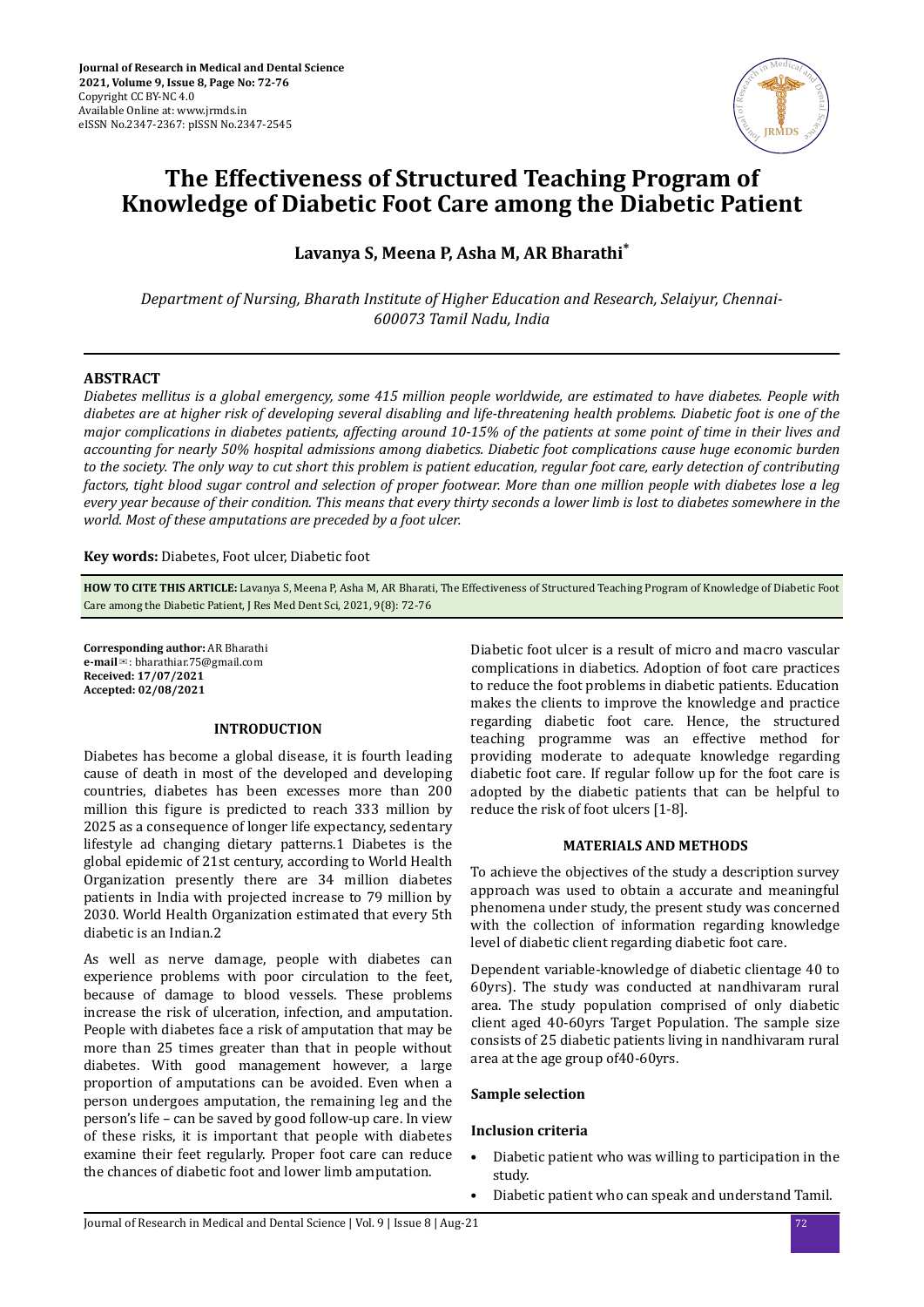• Diabetic patient who was present at the time of data collection who are between age among of 40 to 60.

### **Exclusion criteria**

- Patient with other disease.
- Patient with other age group.

## **Development of data collection tool**

The data was collected doing 10am to 12pm from the diabetic patient, who are living in the rural area in nadhivaram, guduvancheri, questionnaires were administered, pre-test was conducted following that structured teaching program me was given and post-test was conducted to assess the knowledge on diabetic foot care. The pre-test was done by giving questionnaires after the pre-test the research administered structured teaching by using appropriate charts, models, and handouts. Structured teaching program me contains information regarding diabetic foot care. The post-test ways conducted on the same day.

## **RESULTS AND DISCUSSION**

Table 1 and Figures 1 to Figure 4 shows that 20% of samples belongs 40-50yrs, and 60% belongs to 51 to 60yrs.

Regarding qualification inlet rate people 20%), 72% have completed in higher education 4%) have completed higher secondary education 4% have completed graduation. 56% of samples in male and 44%> of Samples collected in female.Shows that 16% people income is 5000/monthly, 44°/o people income 5000-10000/monthly, and 40% people Salary is above 1000/monthly.

4% of people to take the vegetarian and 96% of people take most of the subject had completed high school education in 72% 2O°/o illiterate, 4% high secondary and 4% draught.

|  | Table 1: Frequency and percentage distribution of selected demographic variable of the samples. |  |
|--|-------------------------------------------------------------------------------------------------|--|
|  |                                                                                                 |  |

| Demographic data                    | Frequency      | Percentage     |  |  |
|-------------------------------------|----------------|----------------|--|--|
|                                     | Age            |                |  |  |
| $40 - 45$ yrs                       | 5              | $20\,$         |  |  |
| $46 - 50 \rm yrs$                   | 5              | 20             |  |  |
| $51\mbox{-}60 \rm yrs$              | 15             | 60             |  |  |
|                                     | Education      |                |  |  |
| illiterate                          | 5              | 20             |  |  |
| High school                         | 18             | 72             |  |  |
| $\boldsymbol{\textbf{H}}$ secondary | $\,1$          | $\overline{4}$ |  |  |
| Graduate                            | $\mathbf{1}$   | $\overline{4}$ |  |  |
|                                     | Sex            |                |  |  |
| Male                                | 14             | 56             |  |  |
| Female                              | $11\,$         | 44             |  |  |
| Income                              |                |                |  |  |
| 5000                                | $\overline{4}$ | 16             |  |  |
| 5000-10000                          | 11             | 44             |  |  |
| 10000 above                         | 10             | 40             |  |  |
| Nutrition                           |                |                |  |  |
| vegetarian                          | $\mathbf{1}$   | $\overline{4}$ |  |  |
| non-veg                             | 24             | 96             |  |  |



72% High school 20% mitrate 4% High sec., school 4% Dragurte

### **Figure 1: Education.**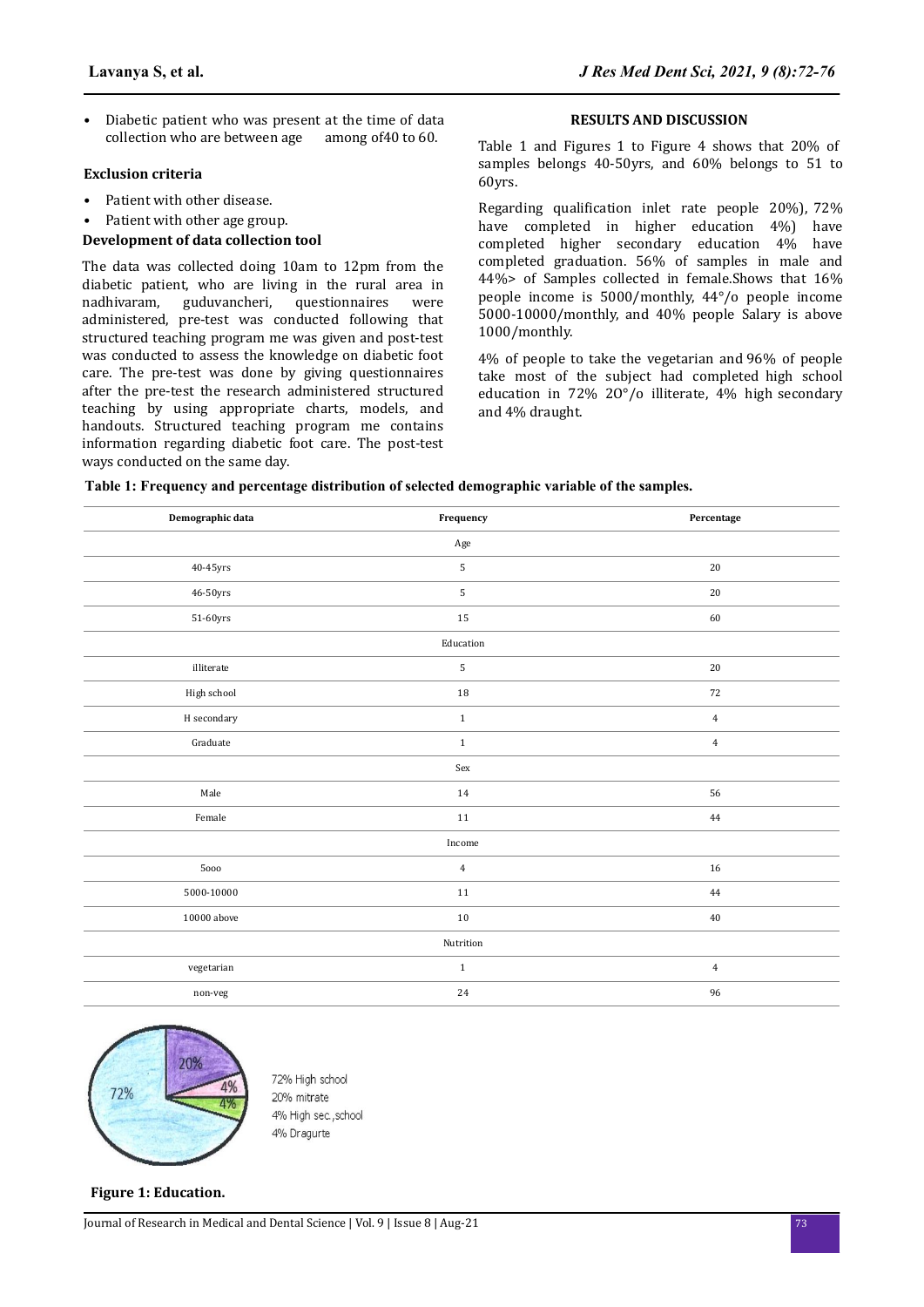

96% 4%

# **Figure 2: Sex. Figure 4: Nutrition.**

Table 2 shows that 44% of diabetic patient how's poor knowledge for diabetic foot care 40% of people mediate knowledge and 4% of people adequate knowledge. Percentage distribution on level of pre-test knowledge scores on diabetic foot care among diabetic patients.





# **Figure 3: Income.**

**Table 2: Percentage distribution on level of pre-test knowledge scores on diabetic foot care.**

| Knowledge | Frequency | Percentage |
|-----------|-----------|------------|
| Very poor | Nil       | u          |
| Poor      | 11        | 44         |
| Mediate   | 10        | 40         |
| Adequate  |           | o          |

Table 3 shows that none have inadequate knowledge on diabetic foot care 96% of people adequate level and 4% people moderate level. percentage distribution level of post-test knowledge scores of diabetic patients on diabetic foot care.

## **Table 3: Knowledge scores.**

| Knowledge  | Frequency | Percentage |
|------------|-----------|------------|
| Inadequate | Nil       | nil        |
| Moderate   |           |            |
| adequate   | 24        | 96         |

Figure 5 reveals that in the post test, 96% of the samples had acquired adequate knowledge and 4°/o had acquired moderate knowledge and none of them had inadequate knowledge about diabetic foot care.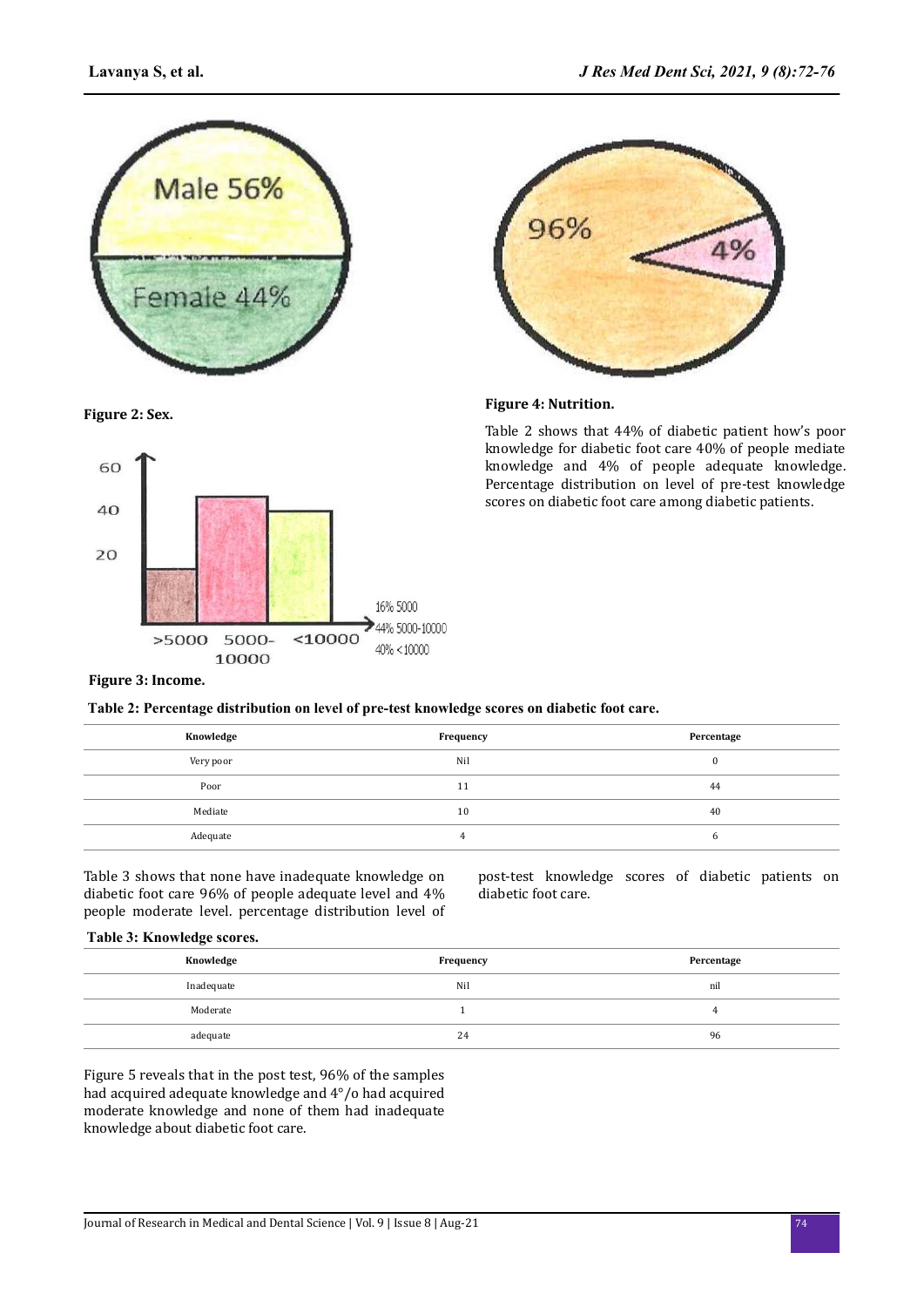

Table 4 and figure 6 shows that on comparing pretest and posttest knowledge score the knowledge level was improved adequate from 4 to 24, moderate from l0 to l and poor from l1 to nil.

**Figure 5: Post-test.**

**Table 4: Comparing pre-test and post-test knowledge on diabetic foot care among diabetic patient.**

| Knowledge        | pre-test frequency | $\frac{0}{0}$ | post-test frequency | $\%$ |
|------------------|--------------------|---------------|---------------------|------|
| very poor (0-5)  | nil                | nil           | nil                 | nil  |
| poor (6-10)      | 11                 | 44            | nil                 | nil  |
| Moderate (11-15) | 10                 | 40            |                     |      |
| adequate         |                    |               | 24                  | 96   |



## **Figure 6: Comparing pre-test and post-test knowledge on diabetic foot care among diabetic patients.**

This chapter deals with the discussion of results of the data analyzed based on the objective and hypothesis of the study, the problem stated was "a study to assess the effectiveness of structured teaching program me on knowledge of diabetic foot care among diabetic patient living in nandhivarsam rural area. A total number of 25 sample were sleeted for the study and the study was conducted by using structure teaching programme.

Before the structured teaching Program, me the pre -test was conducted for 25 diabetic patients. Data analysis showed that 11(44%) have poor knowledge for diabetic foot care 10(40%) of people moderate knowledge and 4% of people adequate knowledge.

To assess the knowledge on diabetic foot care among diabetic patient after administering a structured teaching programme. After the structured teaching programme, a post-test data analysis showed that non have inadequate knowledge on diabetic foot care 24(96%) of people

adequate s C iff levels of knowledge and 1(4%) of people moderate levels of knowledge.

On comparing pre-test and post-test knowledge scores 44% of poor knowledge in pre-test, post-test show none of them have poor knowledge. 40% of moderate knowledge in pre-test and 4% moderate knowledge in post-test and"6% of adequate knowledge in pre-test 96% of adequate knowledge in post-test.

### **CONCLUSION**

The following conclusions were made from the study findings. The structured teaching program me given to the study showed group improvement the knowledge level on diabetic foot care, it is highly significant.

#### **FUNDING**

No funding sources.

#### **ETHICAL APPROVAL**

The study was approved by the Institutional Ethics Committee.

### **CONFLICT OF INTEREST**

The authors declare no conflict of interest.

### **ACKNOWLEDGMENTS**

The encouragement and support from Bharath Institute of Higher Education and Research, Chengalpattu, Tamil Nadu, India is gratefully acknowledged for providing the laboratory facilities to carry out the research work.